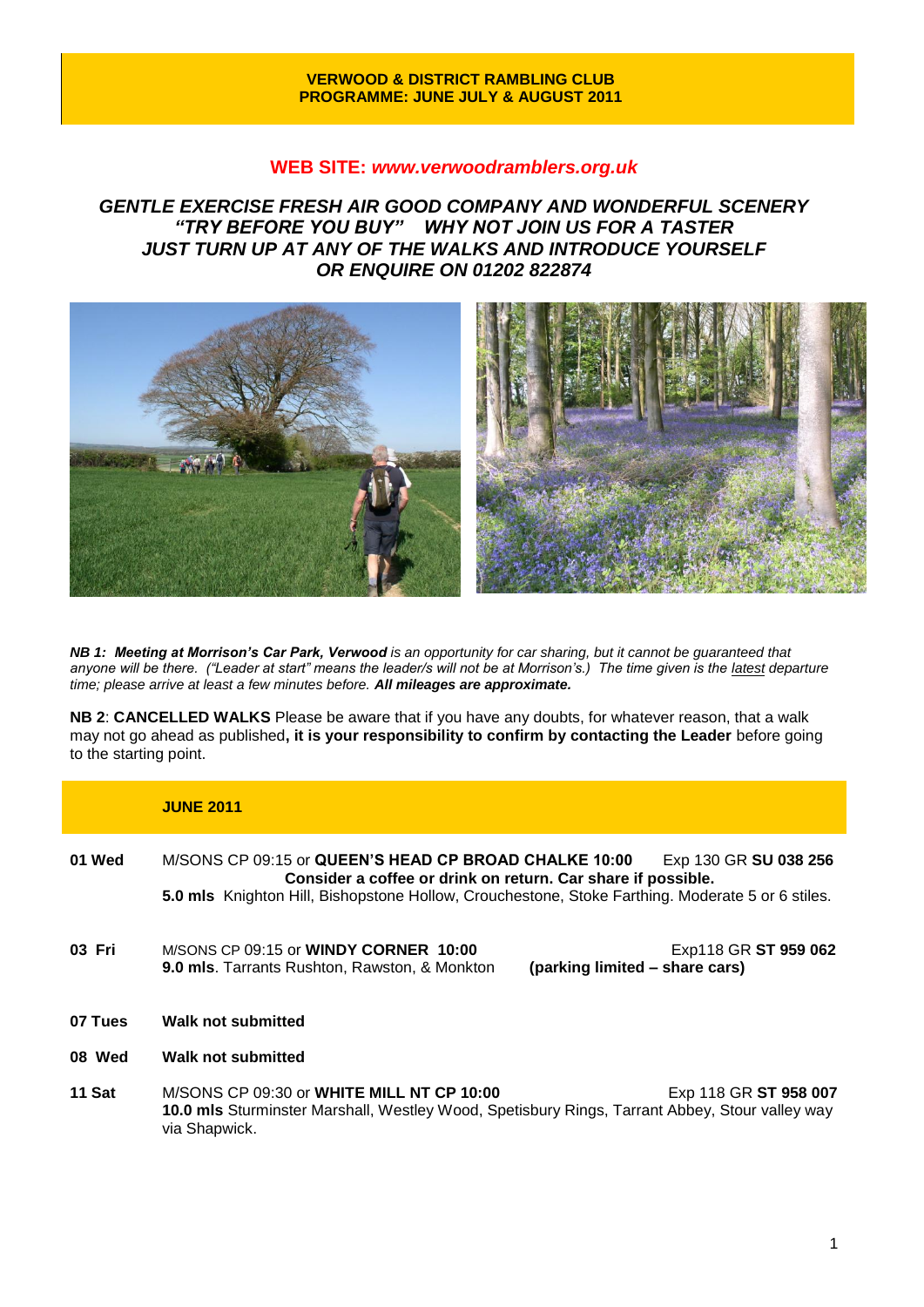| 14 Tues | M/SONS CP 09:30 or MARTIN DOWN CP ( off A354 ) 10:00<br>3.0 mls Bokerley Ditch, Bowling Green Lane Bokerley Farm 1 Slight incline.                                                                                                                                                      | Exp 118 GR SU 037 201  |
|---------|-----------------------------------------------------------------------------------------------------------------------------------------------------------------------------------------------------------------------------------------------------------------------------------------|------------------------|
| 15 Wed  | M/SONS CP 09:30 or FRITHAM CP 10:00<br>5.5 mls Fritham, Sloden Inclosure, Splash Bridge, Holly Hatch                                                                                                                                                                                    | Exp OL22 GR SU 232 140 |
| 17 Fri  | M/SONS CP 09:00 or CATHERINE'S WELL MILTON ABBAS 10:15<br>9.5 mls Winterbornes Clenston, Stickland & Houghton 2 Steepish ascents.                                                                                                                                                       | Exp117 GR ST 809 022   |
| 21 Tues | M/SONS CP 09:30 or BADBURY RINGS CP 10:00 (signed of B3082) Exp 118 GR SU 960 031<br>2.5 mls Easy walk round the rings and environs. Possibly orchids. 2 NT stiles and gentle inclines.                                                                                                 |                        |
| 22 Wed  | M/SONS CP 09:35 or ALDERHOLT ST JAMES CHURCH CP 10:00 Exp OL22 GR SU 104 126<br>5.5 miles Higher Bull Hill Farm, The Marsh, Alderholt Mill, High Wood. Some stiles and mud.                                                                                                             |                        |
| 25 Sat  | M/SONS CP 09:00 or WALKERS CP CHALLOW HILL CORFE 10:00 Exp OL15 GR SY 963 821<br>Walk 1 Jeanne: 7.0 mls Purbeck Way to Swanage return by train or bus.<br>Walk 2 Ron: 9.0 mls Purbeck Way, GodlingtonManor, New Barn, Ailwood return by lower path<br><b>Car Share Limited parking.</b> |                        |
| 28 Tues | NOTE: POTTERNE PARK, VERWOOD 10:00 By tennis courts.<br>3.5 mls Woolsbridge, Three Legged Cross.                                                                                                                                                                                        | Exp OL22 GR SU 095 075 |
| 29 Wed  | M/SONS CP 09:40 or WOODLANDS CRICKET FIELD 10:00                                                                                                                                                                                                                                        | Exp 118 GR SU 051 090  |

**5.0 mls** Bagman's Fm, Chalbury Fm, Horton, Haythorne. Undulating, some stiles.

|         | <b>JULY 2011</b> | <b>222 WALKS PLEASE FOR THE NEXT PROGRAMME 222</b>                                                                                                                                                                                      |                           |
|---------|------------------|-----------------------------------------------------------------------------------------------------------------------------------------------------------------------------------------------------------------------------------------|---------------------------|
| 01 Fri  |                  | $M/SONS$ CP 09:15 or SETLEY POND CP 10:00<br>Off A337 at Cobblers Corner, signed Burley<br>10.0 mls Roydon Wood, Vicars Hill Farm, Boldre Church, (HMS Hood memorial) and Sandy Down                                                    | Exp OL 22 GR SU 302 992   |
| 05 Tues | roads, 2 stiles. | M/SONS CP 09:30 or GODSHILL CP 10:00<br>3.5 mls Godshill Inclosure, Castle Hill, Woodgreen. Forest tracks (could be muddy), country                                                                                                     | Exp OL22 GR SU 177 161    |
| 06 Wed  | Down.            | M/SONS CP 09:30 or DROVERS CP GUSSAGE ALL SAINTS 10.00 Exp 118 GR SU 002 106<br>(Consider a coffee or drinkon return. Car share if possible)<br>6.0 mls Amen corner, Brockington Lane, Wimborne St Giles, Monkton up Wimborne, Tenantry |                           |
| 09 Sat  | muddy.           | M/SONS CP 09:00 or TISBURY TITHE BARN 10:00<br>9.0 mls Fonthill Bishop, Chilmark, Ashley Wood Farm. Hills, fields and country roads – could be                                                                                          | Exp 118/143 GR ST 951 299 |
| 12 Tues |                  | M/SONS CP 09:15 or ABBOTS WELL 10.00<br>3.0 mls New Forest circular walk with 1 steepish incline.                                                                                                                                       | Exp OL22 GR SZ 178 129    |
| 13 Wed  |                  | M/SONS CP 09:40 or BOND AVE CP WEST MOORS 10:00<br>5.0 mls Castleman trail, Clayford Farm, Holt Heath and Newmans Lane.                                                                                                                 | Exp OL22 GR SU 078 034    |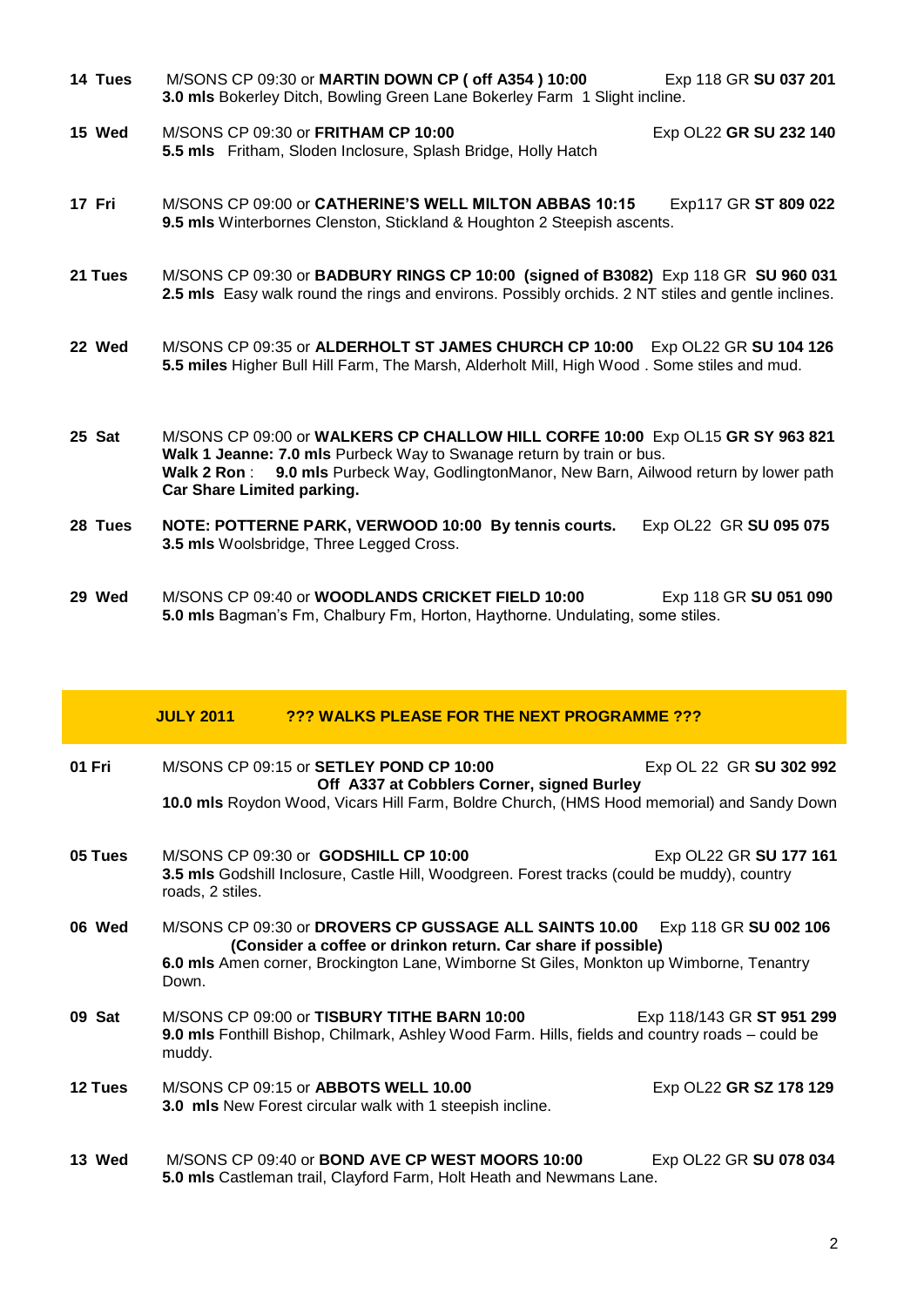| 15 Fri  | M/SONS C.P 09:00 or VIEWPOINT LAY-BY on B3551 10:15<br>9.5 mls Godlington Heath, Old Harry Rocks, Ballard Down, Nine Barrow Down. Hills                                                                                                                                  | Exp OL15 GR SZ 006 819 |
|---------|--------------------------------------------------------------------------------------------------------------------------------------------------------------------------------------------------------------------------------------------------------------------------|------------------------|
| 19 Tues | M/SONS CP 09:30 or PAMPHILL CP near school.10:00<br><b>3.5 mls</b> Meadows, River Stour, Farmland.                                                                                                                                                                       | Exp 118 GR ST 993 005  |
| 20 Wed  | M/SONS CP 09:15 or SHAPWICK CP 10:00<br>5.5 mls Tarrant Crawford, Bishops Court Dairy.                                                                                                                                                                                   | Exp 118. GR ST 937 016 |
| 23 Sat  | M/SONS CP 09:30 or CRANBORNE GARDEN CTR (at top end) 10:00 Exp 118 GR SU 056 132<br>(Consider a coffee or drinkon return. Car share if possible)<br>9.5 mls Burwood, Boveridge Cranborne Fm, Monkton up Wimborne, Wimborne St Giles, Creech<br>Hill. Moderate undulating |                        |
| 26 Tues | M/SONS CP 09:30 or MANSWOOD PLAY AREA 10:00<br>3.5 mls Country tracks                                                                                                                                                                                                    | Exp 118GR ST 983 080   |
| 27 Wed  | M/SONS CP 09:30 or FERNDOWN 10:00.<br>Wimborne Rd parking area opp Bracken Rd.<br>4.5 mls Ferndown Common, Knoll, Hampreston, Longham, 2 stiles.                                                                                                                         | Exp OL22 GR SU 065 008 |
| 29 Fri  | M/SONS CP 09:30 or <b>BROAD CHALKE CHURCH CP 10:05</b><br>10.5 mls Stoke Down, Drove Road Salisbury Race Course, Stratford Tony, Throope Bottom<br>Cottage, Ebble Valley                                                                                                 | Exp 130 GR SU 041 254  |

# **AUGUST 2011**

.

| 02 Tues | M/SONS CP 09:15 or RUFUS STONE CP 10:00<br>3.5 mls Forest walk via. Kings Green Gutter Enclosure, returning near The Sir Walter Tyrrell pub.<br>Usual forest conditions. | Exp OL22 GR SU 270 126 |
|---------|--------------------------------------------------------------------------------------------------------------------------------------------------------------------------|------------------------|
| 03 Wed  | M/SONS CP 09:30 or LINFORD BOTTOM CP 10:00<br><b>5.0 mls</b> Forest circular usual conditions                                                                            | Exp OL22 GR SU 181 072 |
| 06 Sat  | M/SONS CP 09:30 or GARSTON WOOD CP 10:00<br>9.0 mls Middle Chase Farm, Ox Drove Track, Hut Farmhouse, West Woodyates Manor.                                              | Exp 118 GR SU 004 195  |
| 09 Tues | M/SONS CP 09:30 or BREAMORE CHURCH (Close to wall) 10:00 Exp OL 22 GR SU 154 188<br><b>3.5 mls</b> tracks & woods                                                        |                        |
| 10 Wed  | M/SONS CP 09:30 or <b>MARTIN DOWN CP 10:00</b><br><b>5.0mls</b> Brokerley Ditch, Pentridge Down. Hills no styles, may be some mud.                                       | Exp 118 GR SU 037 201  |
| 12 Fri  | M/SONS CP 09:30 or CHILD OKEFORD COMMUNITY CTR CP 10.00 Exp 118 GR ST 833 123<br>9.5 mls Melway Farm, Trailway to Stourpaine, Durweston, the Folly, Bonsley Common,      |                        |

Eastcombe Wood, Shillingstone. 1 easy hill, 1 steep down hill.